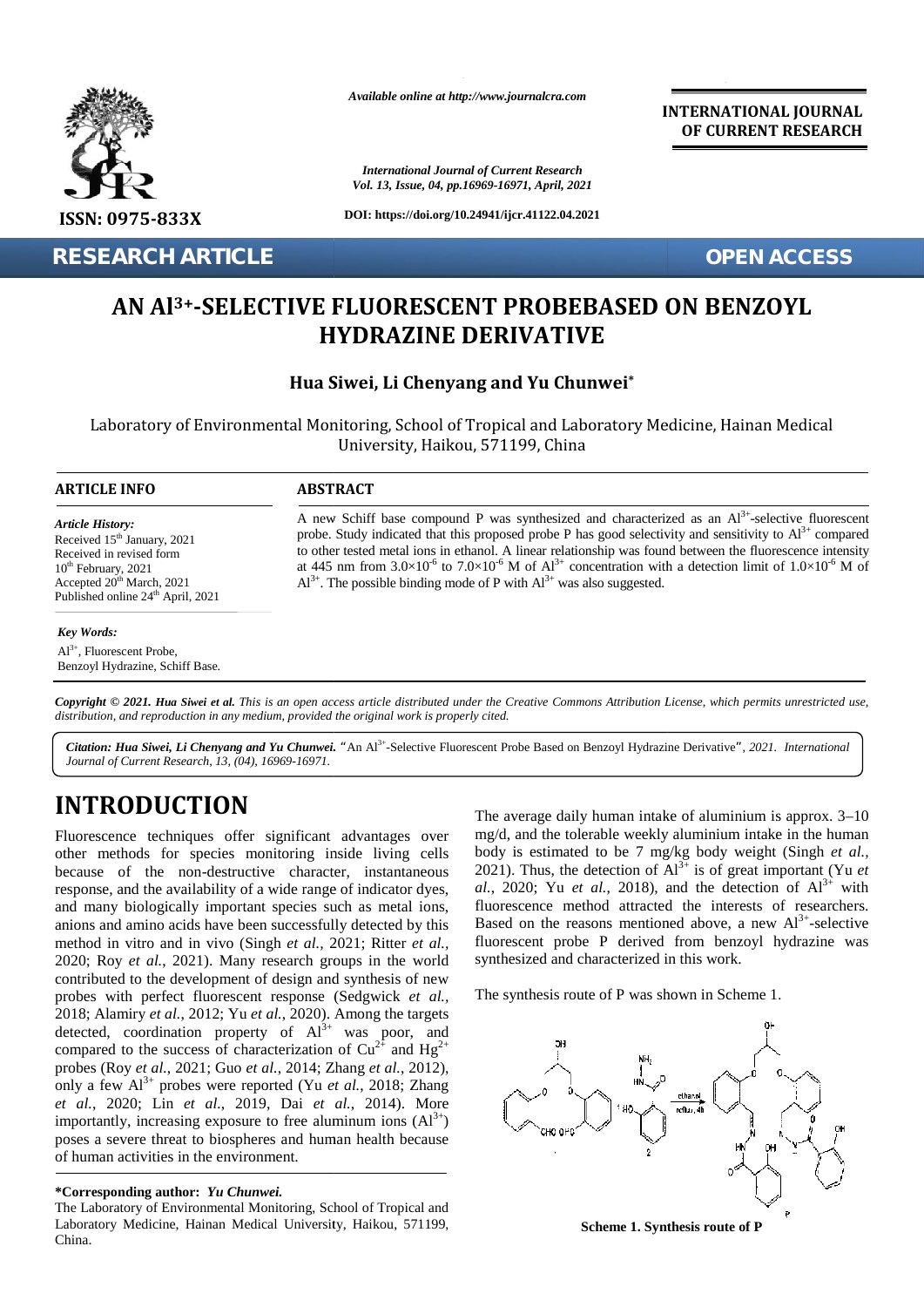## **Experimental Section**

**Reagents and Instruments:** All reagents are commercially available and used directly. MS were recorded on a Thermo TSQ Quantum Access Agillent 1100 system. Fluorescence emission spectra were conducted on a Hitachi 4600 spectrofluorimeter. UV-Vis spectra were obtained on a Hitachi U-2910 spectrophotometric. Nuclear magnetic resonance (NMR) spectra were measured with a Bruker AV 400 instrument and chemical shifts are given in ppm from tetramethylsilane (TMS).

**Synthesis of P:** Compound **1** was synthesized according to the reported method (Zhao *et al.*, 1996). Compound **1** (0.15 mmol) reported method (Zhao *et al.*, 1996). Compound 1 (0.15 mmol)<br>and 2 (0.31 mmol) were mixed in ethanol (40 mL) and stirred<br>under reflux for 4 h. After the reaction was completed, the under reflux for 4 h. After the reaction was completed, the solution was cooled to room temperature, the white precipitate so obtained was filtered and dried in vaccum. The product was used directly. Yields: 83.4. MS m/z: 569.14  $(M+H^+)^+$ , 591.27  $(M+Na^{+})^{+}$ . <sup>1</sup>H NMR (DMSO- $d_6$ ): 11.88 (s, 2H), 8.81 (s, 2H), 7.88 (d, 2H), 7.87 (t, 2H), 7.85 (t, 2H), 7.44 (d, 2H), 7.39 (t, 2H), 7.16 (d, 2H), 7.01 (t, 2H), 6.96 (d, 2H), 6.34 (d, 2H), 5.46 (m, 1H), 4.28 (d, 4H) , 4.22 (t, 1H).

**General Spectroscopic Methods:** 1.0 mM stock solutions were obtained by dissolving cations and P in deionized water and DMSO, respectively. The solution was freshly prepared before spectroscopic measurements and the desired concentration was obtained by diluting the high concentration stock solution. For all the fluorescent measurements, slit widths of excitation and emission were both 10/10 nm, and the excitation wavelength was fixed as 340 nm.

## **RESULTS AND DISCUSSION**

**Selectivity Measurement:** The selectivity of probe P was firstly studied by using fluorescence method. The spectra of P (10  $\mu$ M) were investigated in ethanol with the addition of respective metal ions (100  $\mu$ M) (Figure 1). The tested metal ions were K<sup>+</sup>, Na<sup>+</sup>, Ca<sup>2+</sup>, Mg<sup>2+</sup>, Zn<sup>2+</sup>, Pb<sup>2+</sup>, Co<sup>2+</sup>, Cd<sup>2+</sup>, Cu<sup>2+</sup>, Fe<sup>2+</sup>, Cr<sup>3+</sup>, Ni<sup>2+</sup>, Hg<sup>2+</sup>, Cu<sup>2+</sup>, Fe<sup>3+</sup>, Al<sup>3+</sup> and Ag<sup>+</sup>. From the result we can know that P has better selectivity towards  $Al^{3+}$  than other tested metal ions, and so the proposed P was characterized as an  $Al^{3+}$ -selective probe in ethanol.



**Figure 1. Selectivity measurement of P with tested metal ions in ethanol**

**Fluorescent Titration of P with Al3+:** In order to study the reaction between P and  $Al^{3+}$  furtherly, fluorescent titration experiment was carried out (Figure 2). The results indicated that with the increase of content of  $Al^{3+}$  the fluorescent intensity at 445 nm enhanced accordingly, and a linear relationship was found between the fluorescence intensity at 445 nm from  $3.0 \times 10^{-6}$  to  $7.0 \times 10^{-6}$  M of  $Al^{3+}$  concentration with a detection limit of  $1.0 \times 10^{-6}$  M of  $Al^{3+}$ .



**Figure 2. Fluorescent titration experiment of P with Al3+**

**Proposed Binding Mode of P with Al3+:** According to the Soft-hard Acid-base theory,  $Al^{3+}$  showed affinity to compounds containing O and N atoms, which could explain why this probe has good selectivity to  $Al^{3+}$ . Based on the experiment results, the binding mode of P with  $Al^{3+}$  was proposed as shown in Scheme 2. The N  $(-C=N)$  and O  $(-C=O)$ and  $-OH$ ) participated in the formation of P- $Al^{3+}$  complex.



**Scheme2. Binding mode of P with Al3+**

### **Conclusion**

In summary, a new probe **P** derived from benzoyl hydrazine was characterized as  $AI^{3+}$ -selective probe. The proposed probe  $P$  showed an "off-on" response in the presence of  $Al^{3+}$  in ethanol. We believe that this study will significantly promote the development of effective  $Al^{3+}$ -selective probes.

#### **Acknowledgements**

This work was financially supported by the Natural Science Foundation of Hainan Province (No. 820RC626), the Research and Training Foundation of Hainan Province (No. S202011810013), the Research and Training Foundation of China (No. 202011810017) and the National Natural Science Foundation of China (No. 81760387, 81860381).

### **REFERENCES**

Singh, A., Malhotra, S., Bimal, D., Bouchet, L.M., Wedepohl, S., Calderón, M., Prasad, A.K. 2021. Synthesis, self